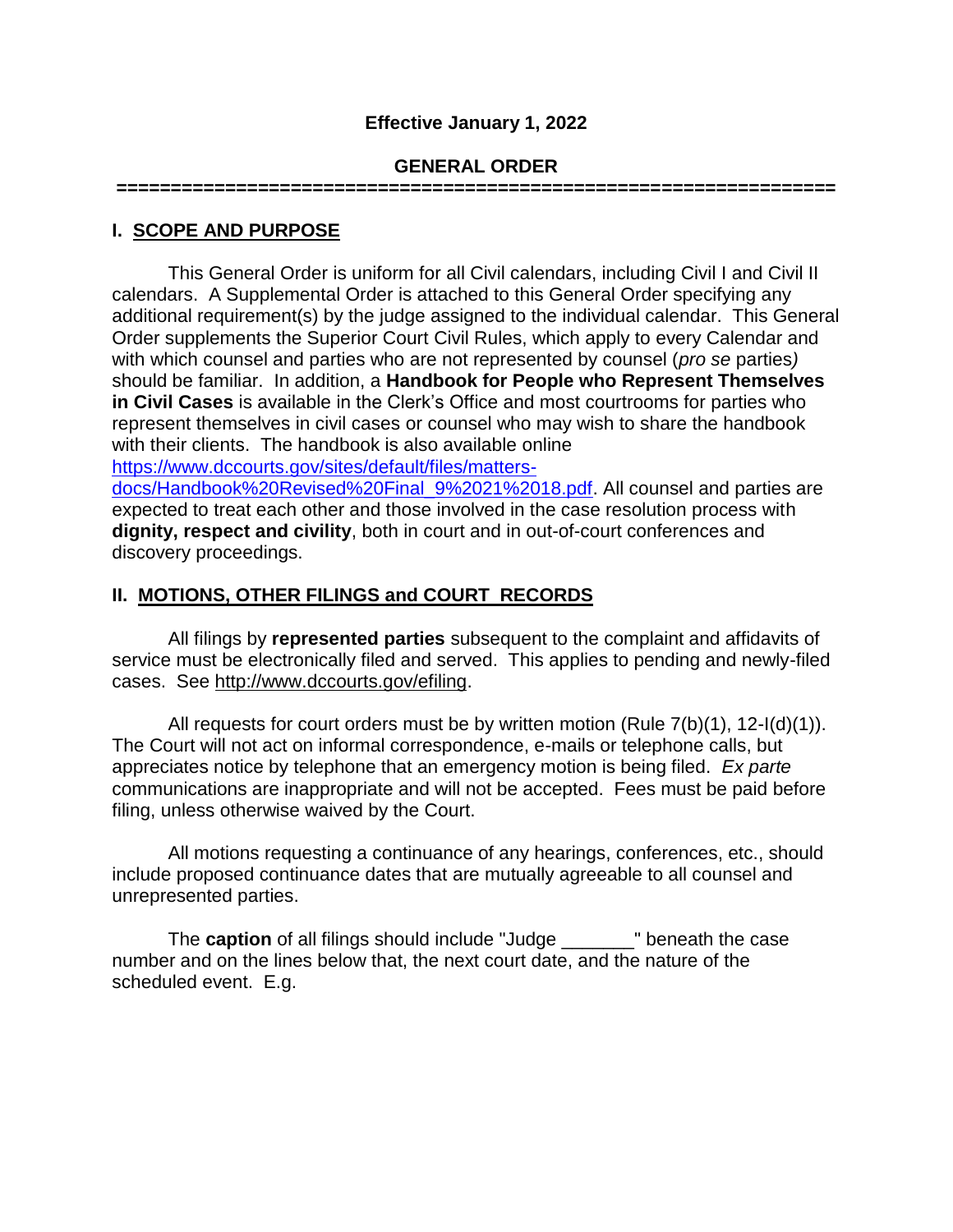| Plaintiff(s), | 2010 CA 00XXXX 'Extender' <sup>1</sup> |
|---------------|----------------------------------------|
|               | Judge XXXXXX                           |
|               | <b>Next Court Date</b>                 |
|               | Event                                  |
| Defendant(s). |                                        |

*Pro se* parties are not required to use the electronic filing, but may elect to do so. *Pro se* parties who choose to use the electronic filing system must comply with all the procedures and requirements for electronic filing applicable to attorneys. If a motion is made by a *pro se* party who does not elect to participate in electronic filing, the original motion or other court filing and one copy plainly marked "Chambers Copy" shall be filed in the Clerk's Office, Suite 5000 (Rule 5(d(4)); no motions or other court filings should be faxed or e-mailed. A courtesy copy to chambers must be accompanied by (1) a proposed order, Rule 12-I(f); (2) the proposed order must list existing dates of the scheduling order and must indicate which dates, if any, would be affected by the motion or opposition, Rule 12-I(f); (3) a statement that an attempt was made to obtain consent to the relief sought, Rule 12-I(a), and (4) a certificate of service on all parties and on Chambers, Rule 5-I. Ordinarily, motions that do not comply with these requirements will be summarily denied without prejudice. Memoranda that exceed ten pages in length are discouraged.

For eFiled motions, the filing must include a (1) proposed order, (2) certificate of service, and (3) statement that the moving party sought consent by the other parties. **Counsel and** *pro se* **parties participating in electronic filing shall include their email addresses in the signature blocks of all filings.** In addition, parties must submit a separate electronic copy of any proposed order through CaseFileXpress. Additional information is available at [www.fileandservexpress.com/dc/#DCJudicialReview.](http://www.fileandservexpress.com/dc/#DCJudicialReview)

When filings are over twenty-five (25) pages, in total, a paper copy must be mailed or hand-delivered to Chambers. See Rule 5(d)(4); Rule 5(d)(6)(C) and Administrative Order 06-17. Please check Rule 5(d)(2)(D) for which motions need a Certificate Regarding Discovery.

Every document filed electronically shall be deemed to have been signed by the attorney who made the filing or authorized the filing to be made. Each filing shall bear "/s/" or a typographical or imaged signature on the signature line. Below the signature line shall appear the typed name, address, telephone number, e-mail address and bar number of the attorney who submitted the filing. See Rule 5(d)(5)(B)(ii).

 $\overline{a}$ 

<sup>1</sup> Proper caption format, including explanation of Extenders, is explained at <http://www.dccourts.gov/internet/legal/efiling.jsf>under frequently asked questions.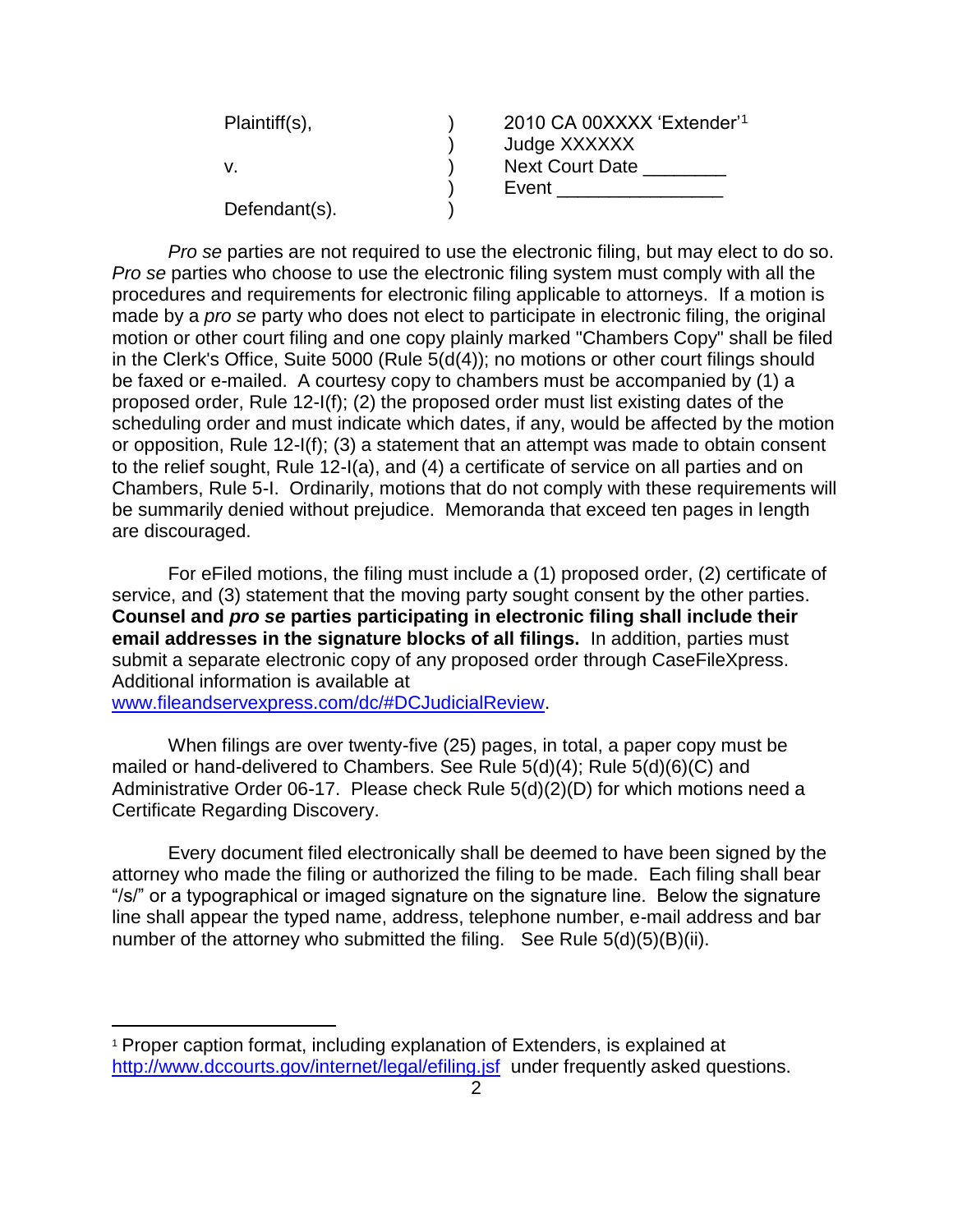### **STIPULATIONS BETWEEN COUNSEL SHALL NOT BE EFFECTIVE TO CHANGE DEADLINES, except as provided in Rule 16(b)(7)(B).**

Motions will be decided on the papers alone, unless the Court determines the need for a hearing. **Counsel and** *pro se* **parties must immediately notify chambers if a pending motion is resolved or a case is settled.**

The official court record is CourtView. The docket and court filings are maintained electronically and may be viewed at terminals in the Civil Clerk's Office (Suite 5000). The docket also may be viewed on the court's public access site: [http://www.dccourts.gov/internet/CCO.jsf.](http://www.dccourts.gov/internet/CCO.jsf)

#### **III. DEFAULT JUDGMENTS AND SERVICEMEMBERS AFFIDAVITS**

Where a defendant has failed to appear, a Form CA 114 in compliance with the Servicemembers Civil Relief Act must be filed in all cases, regardless of whether the default judgment is to be entered by the clerk or the Court. Caselaw interpreting the Servicemembers Civil Relief Act requires that the investigation into the defaulting party's military status be conducted contemporaneously with the entry of default. Accordingly, pursuant to this General Order, the investigation must have been conducted within 30 days prior to the filing of the CA Form 114. If an affidavit contains a search that was carried out more than 30 days from the file date of the affidavit, it will be rejected by the Clerk's Office. Rule 55, 55-II (both applicable to Small Claims under Small Claims Rule 2); L&T Rules 11, 14 and 14-I.

#### **IV. DISCOVERY**

Motions to compel discovery and motions relating to discovery must comply with Rules  $5(d)(2)(D)$ ,  $26(g)$ ,  $26(h)$  and  $37(g)$  and must include the various certifications required by Rule 37(a). The meeting required under the circumstances set forth in Rule 37(a)(1)(A) must be face to face, for a reasonable period of time (usually at least 60 minutes) in an effort to resolve the matter before filing a motion. Motions lacking any certification required by Rule 37(a)(1)(B), including the date, time, and place at which a meeting was held, may be summarily denied. Motions lacking a Certificate Regarding Discovery will not be accepted for filing.

During the public health emergency, one or all parties may have good reasons not to meet in person, and conferring by telephone or videoconference may be a reasonable alternative in the circumstances. Judges have discretion to waive or modify the "in person" meeting requirements in Rules 37(a)(1)(A), and 26(h)(1). This discretion exists even if the parties do not ask for advance approval to attempt to resolve an issue without an in-person meeting, and the parties instead inform the court in a motion or joint pretrial statement that they conferred without an in-person meeting for specified pandemic-related reasons. Parties can expect judges to rule on discovery motions and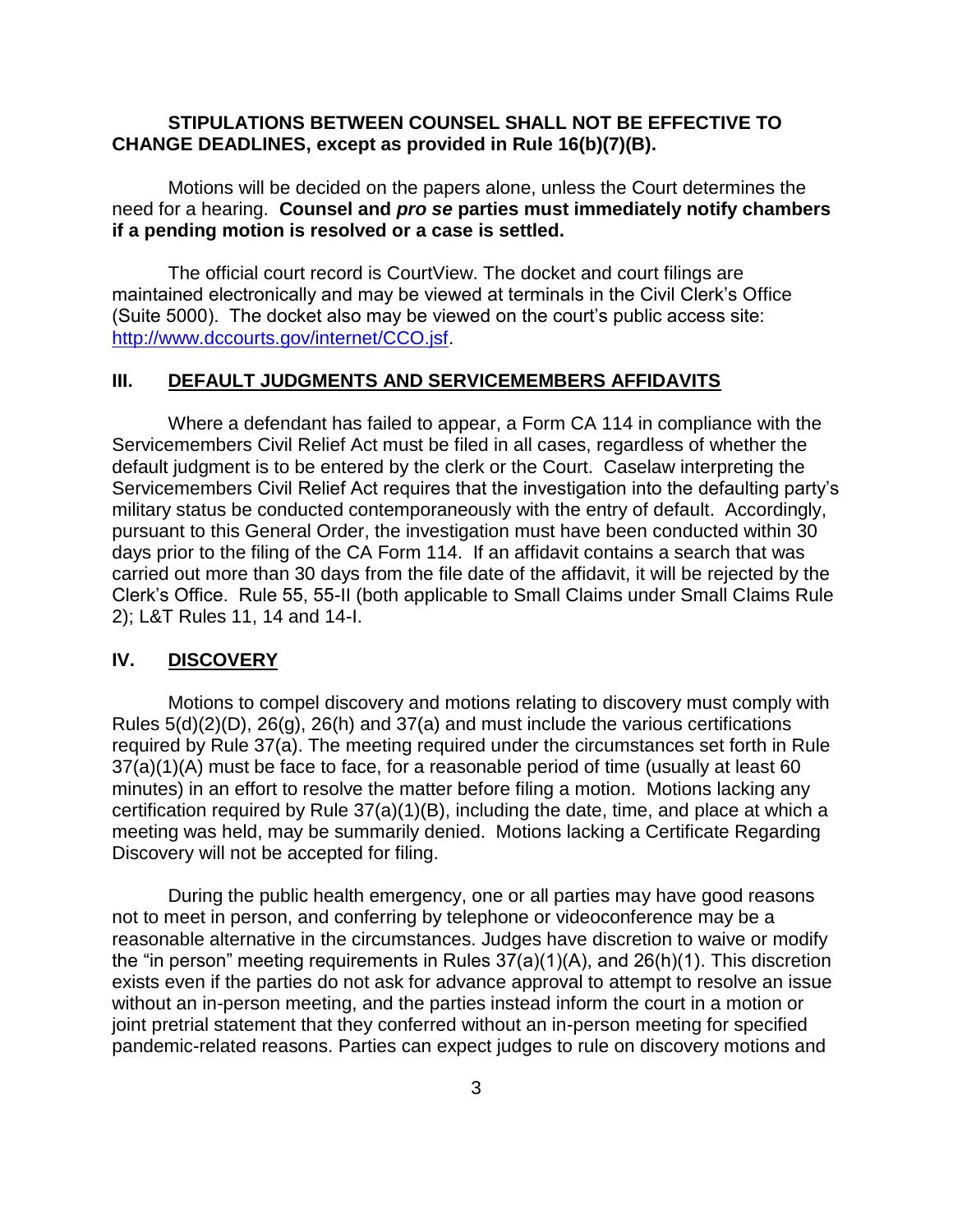conduct pretrial conferences, if the parties have not met, but one or both parties had a reasonable basis related to the pandemic not to meet in person and the parties conferred, or offered to confer, through reasonable alternative methods.

### **V. SETTLEMENT**

In order to reduce litigation expense and delay, to eliminate the anxiety of trial and the risk of an unsatisfactory outcome, it is desirable that settlements occur as early as possible in the litigation process. Judges and the Multi-Door Dispute Resolution Division are available to assist the parties in pursuing settlement early in the case. However, the Court will not delay trial to participate in settlement discussions on the day of trial. Counsel must sign a certificate that all discovery has been completed by the time of mediation. Counsel unable to sign the certificate, and, if necessary, their clients, may be sanctioned or summoned to appear before the Court for consideration of further sanctions.

#### **VI. PRETRIAL/SETTLEMENT CONFERENCE**

Violations of any provision of Rule 16 may result in sanctions. The attached form for Joint Pretrial Statements must be used and must include joint *voir dire* questions, jury instructions and verdict form – with objections, if any.

Non-party principals whose authority may be needed to settle a case must attend in person, unless excused by the Court for good cause shown. Rule 16(j). During the public health emergency, one or all parties may have good reasons not to meet in person, and conferring by telephone or videoconference may be a reasonable alternative in the circumstances. Judges have discretion to waive or modify the "in person" meeting requirements in Rules 16. This discretion exists even if the parties do not ask for advance approval to attempt to resolve an issue without an in-person meeting, and the parties instead inform the court in a motion or joint pretrial statement that they conferred without an in-person meeting for specified pandemic-related reasons. Parties can expect judges to rule on discovery motions and conduct pretrial conferences, if the parties have not met but one or both parties had a reasonable basis related to the pandemic not to meet in person and the parties conferred, or offered to confer, through reasonable alternative methods.

#### **VII. TRIAL**

The Court expects parties to provide the Court with an exhibit list and a copy of the exhibits at the start of any trial.

If it is anticipated that **audio or video equipment** is needed, the proffering party must provide its own equipment. In order to bring any audio or video equipment into the courthouse, a party must submit a Request for Authorization Letter to the Executive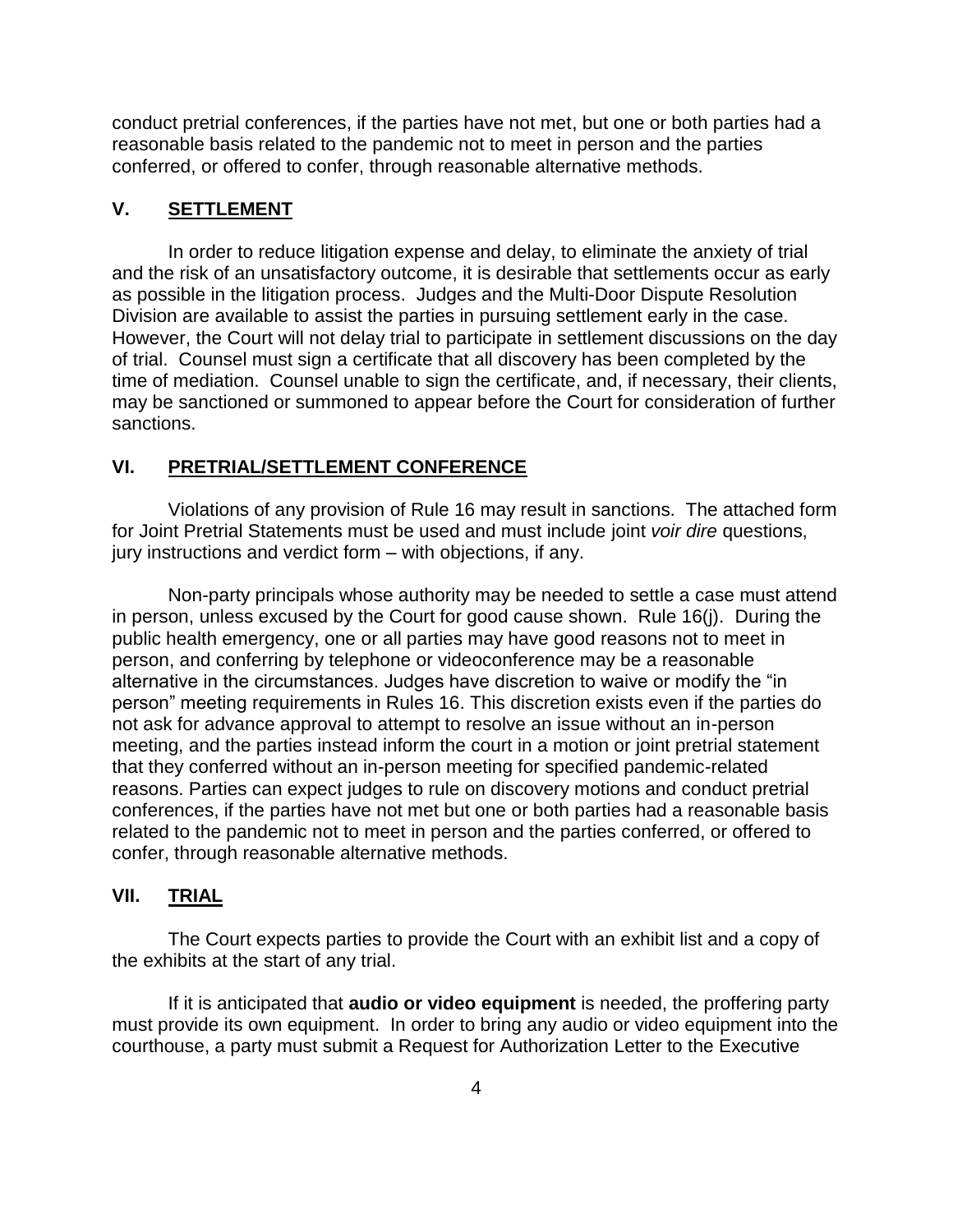Office (202) 879-1700 located in Suite 6680 in the Moultrie Building, which in turn gives authorization to Courthouse Security. The request must contain the name of the party/attorney making the request, their address, telephone number, fax number, the case number, date and time of the trial, the name of the judge hearing the trial and the courtroom where the trial will be heard. In addition, the request must indicate what type of equipment is being brought in and the name of the individual bringing in the equipment. The request may be faxed to the Executive Office at (202) 879-1802 at least three business days before the start of the trial.

#### **VIII. INTERPRETERS**

If it is anticipated that an interpreter is needed, the proffering party may contact the Office of Court Interpreting Services (202) 879-4828. Litigants in need of interpreters for themselves and/or their witnesses should make the judge aware of the need for an interpreter(s) as early as possible.

#### **IX. TAX FORECLOSURE SALES**

Subsection (f) of D.C. Code § 47–1372 provides that, in addition to the notice required by subsection (a), the plaintiff in any action to foreclose the right of redemption after a tax sale shall provide notice of the action by posting a copy of the summons on a place on the premises of the real property where it may be conveniently read. To facilitate its ability to determine whether a plaintiff has complied with D.C. Code § 47– 1372(f), the plaintiff in any such action shall file a photograph of a copy of the summons posted on a place on the premises of the real property where it may be conveniently read.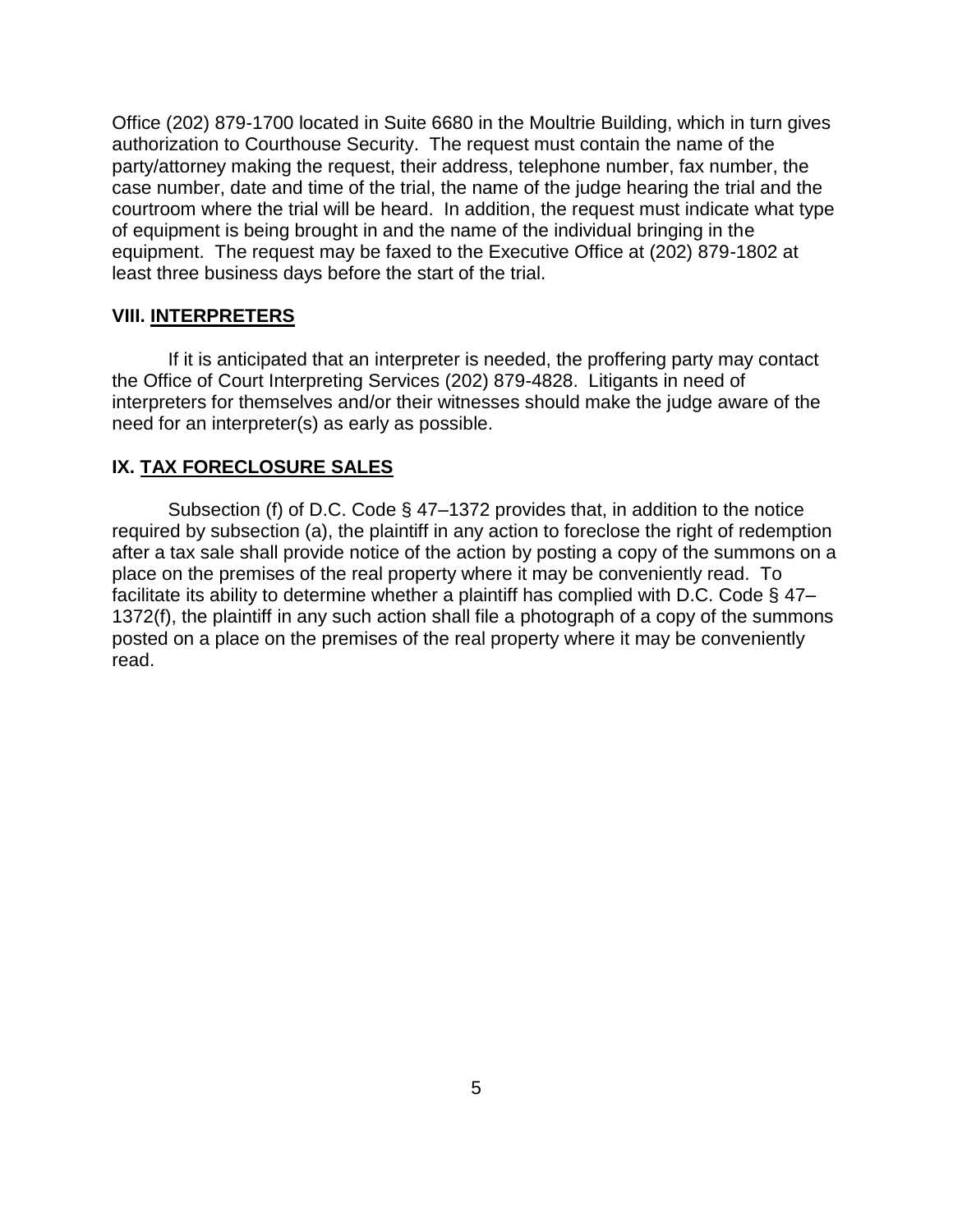## **So Ordered.**

ostein

Anthony C. Epstein Presiding Judge, Civil Division Civil Calendars 1, 15

Todd Edelman Deputy Presiding Judge, Civil Division Civil Calendars 1, 16

 $\sim$ 

Shana F. Matini Associate Judge, Civil Calendar 2

 $\mathcal{L}$   $\mathcal{L}$   $\mathcal{L}$   $\mathcal{L}$   $\mathcal{L}$ 

Alfred S. Irving Associate Judge, Civil Calendar 3

Judge to be announced Associate Judge, Civil Calendar 4

\_\_\_\_\_\_\_\_\_\_\_\_\_\_\_\_\_\_\_\_\_\_\_\_\_\_\_\_\_

\_\_\_\_\_\_\_\_\_\_\_\_\_\_\_\_\_\_\_\_\_\_\_\_\_\_\_\_\_ Judge to be announced Associate Judge, Civil Calendar 5

Marme, A. Koss  $\overline{\phantom{a}}$ 

Maurice A. Ross Associate Judge, Civil Calendar 6

Judge to be announced Associate Judge, Civil Calendar 7

\_\_\_\_\_\_\_\_\_\_\_\_\_\_\_\_\_\_\_\_\_\_\_\_\_\_\_\_\_

 $\vee$   $\vee$   $\vee$   $\vee$   $\vee$   $\vee$ 

William Jackson Associate Judge, Civil Calendar 8

 $\overline{\mathcal{M}}$  $\label{eq:3} \mathcal{L}(\mathcal{L} \otimes \mathcal{L}) = \mathcal{L}(\mathcal{L} \otimes \mathcal{L}) = \mathcal{L}(\mathcal{L} \otimes \mathcal{L}) = \mathcal{L}(\mathcal{L} \otimes \mathcal{L}) = \mathcal{L}(\mathcal{L} \otimes \mathcal{L}) = \mathcal{L}(\mathcal{L} \otimes \mathcal{L}) = \mathcal{L}(\mathcal{L} \otimes \mathcal{L}) = \mathcal{L}(\mathcal{L} \otimes \mathcal{L}) = \mathcal{L}(\mathcal{L} \otimes \mathcal{L}) = \mathcal{L}(\mathcal{L} \otimes$ 

Danya A. Dayson Associate Judge, Civil Calendar 9

Robert R. Ruzeley

Robert R. Rigsby Associate Judge, Civil Calendar 10

 $\frac{1}{2}$   $\frac{1}{2}$   $\frac{1}{2}$   $\frac{1}{2}$   $\frac{1}{2}$   $\frac{1}{2}$   $\frac{1}{2}$   $\frac{1}{2}$   $\frac{1}{2}$   $\frac{1}{2}$   $\frac{1}{2}$   $\frac{1}{2}$   $\frac{1}{2}$   $\frac{1}{2}$   $\frac{1}{2}$   $\frac{1}{2}$   $\frac{1}{2}$   $\frac{1}{2}$   $\frac{1}{2}$   $\frac{1}{2}$   $\frac{1}{2}$   $\frac{1}{2}$ 

Hiram Puig-Lugo Associate Judge, Civil Calendar 11

Findi M faiche

Heidi M. Pasichow Associate Judge, Civil Calendar 12

 $\int$ 

Juliet McKenna Associate Judge, Civil Calendar 13

 $\sqrt{2}$ 

Yvonne M. AVilliams Associate Judge, Civil Calendar 14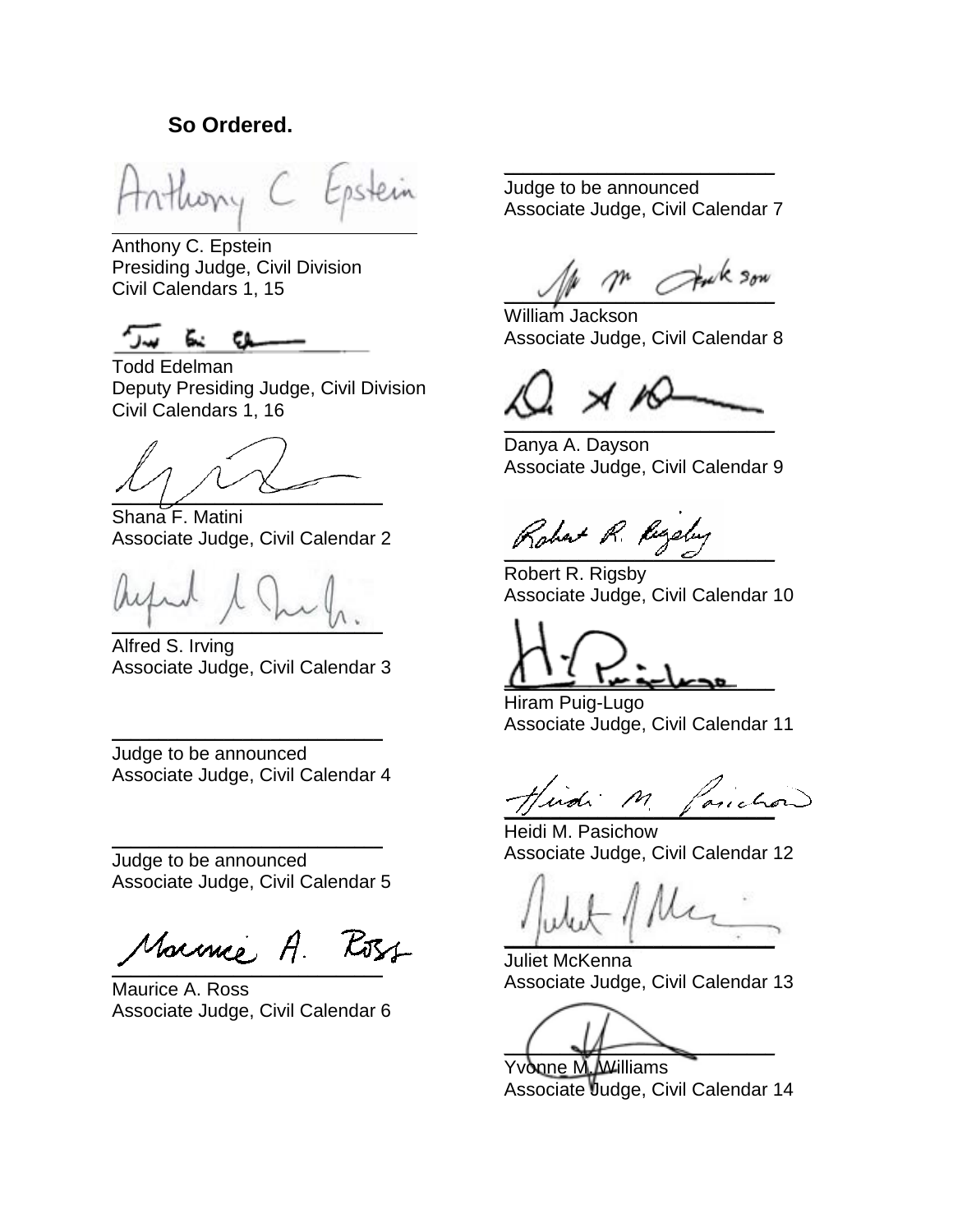### **Form of Joint Pretrial Statement To Be Served, Filed and Provided To Assigned Judge Before Pretrial Conference Pursuant to Rule 16(e)**

# **JOINT PRETRIAL STATEMENT**

**A. Certification of Rule 16(c) Meeting:** State date, time and place of the meeting required to be held before pretrial to prepare joint statement and persons who attended.

**B. Parties and Counsel**: Names, addresses, and telephone numbers of all parties and counsel on whose behalf this statement is filed.

**C. Nature of the Case**: A brief mutually agreed upon, non-argumentative, neutral statement of the case suitable for reading to a jury as part of voir dire.

**D. Claims and Defenses**: Each party to set forth a concise statement of all claims and defenses, separately numbered, which that party is submitting for trial.

**E. Undisputed Issues/Stipulations**: List all issues not in dispute or facts stipulated.

**F. Disputed Issues**: List each disputed issue with the parties' principal contentions.

**G. Requested Stipulations**: List all facts to which other parties are asked to stipulate.

**H. Relief Sought**: Specify nature and amount of each item of damage claimed or description of equitable relief sought by each party.

**I. Citations**: List any cases or statutes which need to be called to the court's attention. Attach copies of any not found in D.C. Code, A.2d, or U.S. App. D.C., and include copies of any DCMR relied upon.

**J. Pending Motions**: List title, movant, and filing date of all pending motions.

**K. Witnesses**: Name, **address**, and telephone number of each person who may be called to testify. As to experts, list briefly matters about which each expert will testify. **Per Rule 16(e), no party may call at trial any witness omitted from that party's pretrial statement, except for impeachment or rebuttal purposes.**

**L. Exhibits**: Attach a completed Exhibit Summary Form (obtainable from Clerk's Office) listing-- by exhibit number and description -- each exhibit to be offered at trial. Any objections to another party's exhibits should be stated. Copies of such exhibits must be served on all other parties before pretrial. No exhibit shall be received at trial (except for impeachment) unless it was so listed and served, and exhibits so listed and served may be admitted at trial unless objection thereto is made before the pretrial **per Rule 16(e).** Original exhibits must be brought to pretrial for viewing; any party proposing to offer more than 15 exhibits must arrange them as described in Rule 16(f).